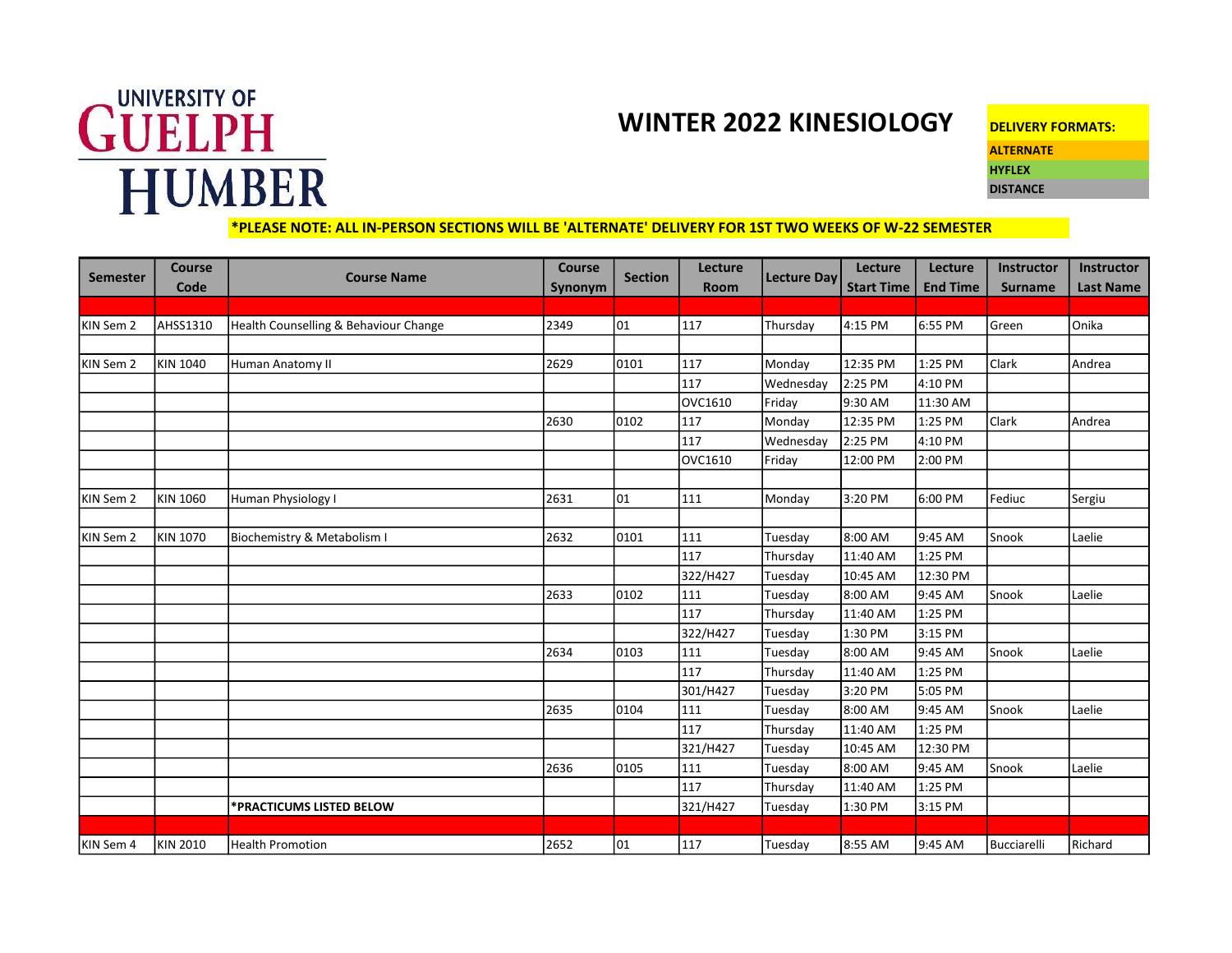|           |                 |                                       |      |      | 111  | Thursday  | 5:10 PM  | 6:55 PM  |         |            |
|-----------|-----------------|---------------------------------------|------|------|------|-----------|----------|----------|---------|------------|
|           |                 |                                       |      |      |      |           |          |          |         |            |
| KIN Sem 4 | KIN 2020        | Fundamentals of Nutrition: Pharmaco   | 2653 | 01   | 111  | Monday    | 11:40 AM | 1:25 PM  | Ma      | David      |
|           |                 |                                       |      |      | 111  | Tuesday   | 11:40 AM | 12:30 PM |         |            |
|           |                 |                                       |      |      |      |           |          |          |         |            |
| KIN Sem 4 | KIN 2210        | <b>Advanced Exercise Prescription</b> | 2657 | 0101 | 111  | Monday    | 8:55 AM  | 9:45 AM  | Gibbons | Joseph     |
|           |                 |                                       |      |      | 111  | Wednesday | 2:25 PM  | 4:10 PM  |         |            |
|           |                 |                                       |      |      | A106 | Monday    | 3:20 PM  | 5:05 PM  |         |            |
|           |                 |                                       | 2658 | 0102 | 111  | Monday    | 8:55 AM  | 9:45 AM  | Gibbons | Joseph     |
|           |                 |                                       |      |      | 111  | Wednesday | 2:25 PM  | 4:10 PM  |         |            |
|           |                 |                                       |      |      | A106 | Monday    | 5:10 PM  | 6:55 PM  |         |            |
|           |                 |                                       | 2659 | 0103 | 111  | Monday    | 8:55 AM  | 9:45 AM  | Gibbons | Joseph     |
|           |                 |                                       |      |      | 111  | Wednesday | 2:25 PM  | 4:10 PM  |         |            |
|           |                 |                                       |      |      | A106 | Monday    | 7:00 PM  | 8:45 PM  |         |            |
|           |                 |                                       | 2660 | 0104 | 111  | Monday    | 8:55 AM  | 9:45 AM  | Gibbons | Joseph     |
|           |                 |                                       |      |      | 111  | Wednesday | 2:25 PM  | 4:10 PM  |         |            |
|           |                 |                                       |      |      | A106 | Tuesday   | 1:30 PM  | 3:15 PM  |         |            |
|           |                 |                                       | 2661 | 0105 | 111  | Monday    | 8:55 AM  | 9:45 AM  | Gibbons | Joseph     |
|           |                 |                                       |      |      | 111  | Wednesday | 2:25 PM  | 4:10 PM  |         |            |
|           |                 |                                       |      |      | A106 | Tuesday   | 3:20 PM  | 5:05 PM  |         |            |
|           |                 |                                       |      |      |      |           |          |          |         |            |
| KIN Sem 4 | <b>SCMA2110</b> | Research Methods for Kinesiology      | 2777 | 01   | 117  | Thursday  | 1:30 PM  | 3:15 PM  | Snook   | Laelie     |
|           |                 |                                       |      |      | 111  | Wednesday | 11:40 AM | 12:30 PM |         |            |
|           |                 |                                       |      |      |      |           |          |          |         |            |
|           |                 | *ELECTIVE                             |      |      |      |           |          |          |         |            |
|           |                 |                                       |      |      |      |           |          |          |         |            |
|           |                 | *PRACTICUMS LISTED BELOW              |      |      |      |           |          |          |         |            |
|           |                 |                                       |      |      |      |           |          |          |         |            |
| KIN Sem 6 | <b>KIN 2070</b> | Biochemistry & Metabolism II          | 2654 | 0101 | 411  | Tuesday   | 11:40 AM | 1:25 PM  | Gill    | Montgomery |
|           |                 | (Summer 2021 Bridge students only)    |      |      | 123  | Friday    | 4:15 PM  | 6:00 PM  |         |            |
|           |                 |                                       |      |      | 301  | Tuesday   | 1:30 PM  | 3:15 PM  |         |            |
|           |                 |                                       | 2655 | 0102 | 411  | Tuesday   | 11:40 AM | 1:25 PM  | Gill    | Montgomery |
|           |                 |                                       |      |      | 123  | Friday    | 4:15 PM  | 6:00 PM  |         |            |
|           |                 |                                       |      |      | 321  | Tuesday   | 4:15 PM  | 6:00 PM  |         |            |
|           |                 |                                       | 2656 | 0103 | 411  | Tuesday   | 11:40 AM | 1:25 PM  | Gill    | Montgomery |
|           |                 |                                       |      |      | 123  | Friday    | 4:15 PM  | 6:00 PM  |         |            |
|           |                 |                                       |      |      | 301  | Tuesday   | 6:05 PM  | 7:50 PM  |         |            |
|           |                 |                                       |      |      |      |           |          |          |         |            |
| KIN Sem 6 | KIN 3030        | Nutrition: Exercise & Metabolism      | 2662 | 101  | 111  | Thursday  | 8:00 AM  | 10:40 AM | Burr    | Jamie      |
|           |                 |                                       | 2663 | 02   | 111  | Thursday  | 11:40 AM | 2:20 PM  | Burr    | Jamie      |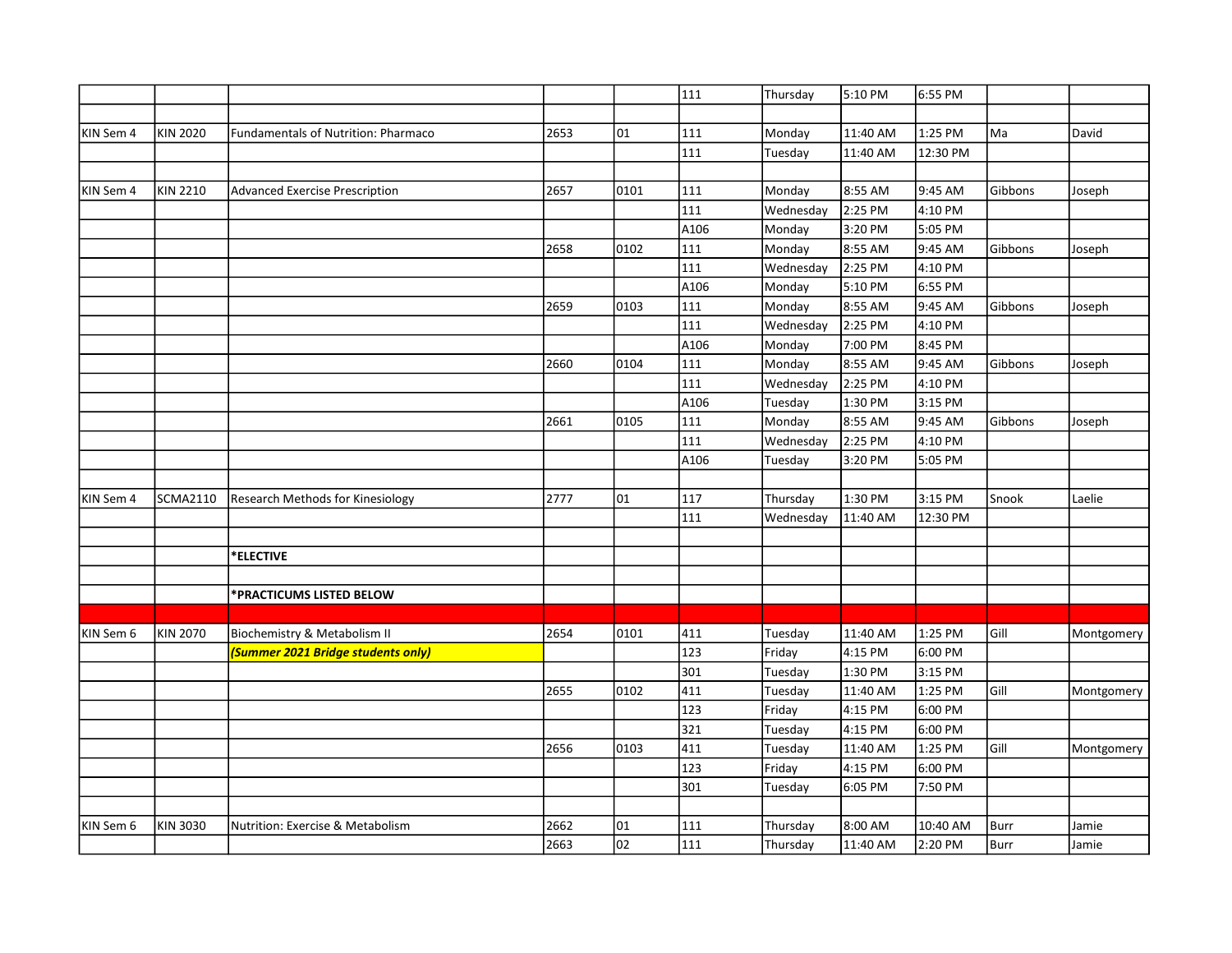| KIN Sem 6 | KIN 3090        | Field Placement I            | 2664 | 01   | <b>Alternate</b>  | <b>Tuesday</b> | 8:00 AM  | 9:45 AM  | Cicchillo | Joseph                       |
|-----------|-----------------|------------------------------|------|------|-------------------|----------------|----------|----------|-----------|------------------------------|
|           |                 |                              |      |      | Off-Campus        | Monday         | 8:00 AM  | 5:00 PM  |           |                              |
|           |                 |                              | 2665 | 02   | <b>Alternate</b>  | <b>Tuesday</b> | 1:30 PM  | 3:15 PM  | Cicchillo | Joseph                       |
|           |                 |                              |      |      | Off-Campus        | Monday         | 8:00 AM  | 5:00 PM  |           |                              |
|           |                 |                              |      |      |                   |                |          |          |           |                              |
| KIN Sem 6 | KIN 3200        | Performance-Related Exercise | 2666 | 0101 | 117               | Wednesday      | 8:00 AM  | 10:40 AM | Pincivero | Danny                        |
|           |                 |                              |      |      | A106              | Wednesday      | 3:20 PM  | 5:05 PM  |           |                              |
|           |                 |                              | 2667 | 0102 | 117               | Wednesday      | 8:00 AM  | 10:40 AM | Pincivero | Danny                        |
|           |                 |                              |      |      | A106              | Wednesday      | 5:10 PM  | 6:55 PM  |           |                              |
|           |                 |                              | 2668 | 0103 | 117               | Wednesday      | 8:00 AM  | 10:40 AM | Pincivero | Danny                        |
|           |                 |                              |      |      | A106              | Wednesday      | 7:00 PM  | 8:45 PM  |           |                              |
|           |                 |                              | 2669 | 0104 | 117               | Wednesday      | 8:00 AM  | 10:40 AM | Pincivero | Danny                        |
|           |                 |                              |      |      | A106              | Thursday       | 1:30 PM  | 3:15 PM  |           |                              |
|           |                 |                              | 2670 | 0205 | 111               | Friday         | 8:00 AM  | 10:40 AM | Pincivero | Danny                        |
|           |                 |                              |      |      | A106              | Wednesday      | 1:30 PM  | 3:15 PM  |           |                              |
|           |                 |                              | 2671 | 0206 | 111               | Friday         | 8:00 AM  | 10:40 AM | Pincivero | Danny                        |
|           |                 |                              |      |      | A106              | Thursday       | 3:20 PM  | 5:05 PM  |           |                              |
|           |                 |                              | 2672 | 0207 | 111               | Friday         | 8:00 AM  | 10:40 AM | Pincivero | Danny                        |
|           |                 |                              |      |      | A106              | Thursday       | 5:10 PM  | 6:55 PM  |           |                              |
|           |                 |                              | 2673 | 0208 | 111               | Friday         | 8:00 AM  | 10:40 AM | Pincivero | Danny                        |
|           |                 |                              |      |      | A106              | Thursday       | 7:00 PM  | 8:45 PM  |           |                              |
|           |                 |                              |      |      |                   |                |          |          |           |                              |
| KIN Sem 6 | <b>SCMA3100</b> | Biomechanics                 | 2778 | 0101 | 117               | Wednesday      | 11:40 AM | 1:25 PM  |           | Zettel/ Power John/ Geoffrey |
|           |                 |                              |      |      | 426               | Friday         | 8:55 AM  | 10:40 AM |           |                              |
|           |                 |                              |      |      | C <sub>102a</sub> | Wednesday      | 3:20 PM  | 5:05 PM  |           |                              |
|           |                 |                              | 2779 | 0102 | 117               | Wednesday      | 11:40 AM | 1:25 PM  |           | Zettel/ Power John/ Geoffrey |
|           |                 |                              |      |      | 426               | Friday         | 8:55 AM  | 10:40 AM |           |                              |
|           |                 |                              |      |      | C <sub>102a</sub> | Wednesday      | 3:20 PM  | 5:05 PM  |           |                              |
|           |                 |                              | 2780 | 0103 | 117               | Wednesday      | 11:40 AM | 1:25 PM  |           | Zettel/ Power John/ Geoffrey |
|           |                 |                              |      |      | 426               | Friday         | 8:55 AM  | 10:40 AM |           |                              |
|           |                 |                              |      |      | C102a             | Wednesday      | 5:10 PM  | 6:55 PM  |           |                              |
|           |                 |                              | 2781 | 0204 | 111               | Wednesday      | 8:00 AM  | 9:45 AM  |           | Zettel/ Power John/ Geoffrey |
|           |                 |                              |      |      | 111               | Friday         | 12:35 PM | 2:20 PM  |           |                              |
|           |                 |                              |      |      | C <sub>102a</sub> | Wednesday      | 5:10 PM  | 6:55 PM  |           |                              |
|           |                 |                              | 2782 | 0205 | 111               | Wednesday      | 8:00 AM  | 9:45 AM  |           | Zettel/ Power John/ Geoffrey |
|           |                 |                              |      |      | 111               | Friday         | 12:35 PM | 2:20 PM  |           |                              |
|           |                 |                              |      |      | C102a             | Wednesday      | 11:40 AM | 1:25 PM  |           |                              |
|           |                 |                              | 2783 | 0206 | 111               | Wednesday      | 8:00 AM  | 9:45 AM  |           | Zettel/ Power John/ Geoffrey |
|           |                 |                              |      |      | 111               | Friday         | 12:35 PM | 2:20 PM  |           |                              |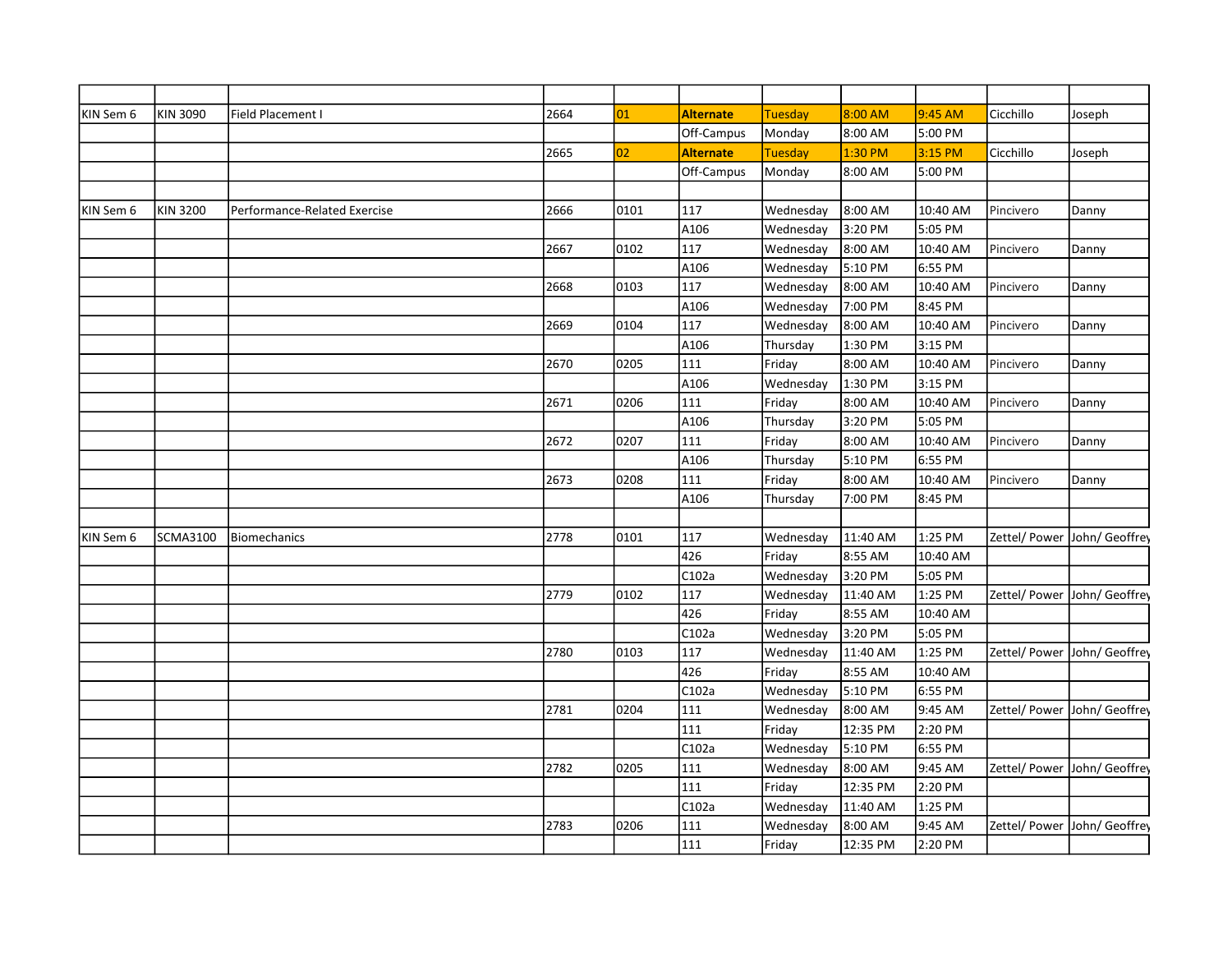|           |                 |                                                |      |      | C <sub>102a</sub> | Wednesday      | 11:40 AM  | 1:25 PM  |           |                              |
|-----------|-----------------|------------------------------------------------|------|------|-------------------|----------------|-----------|----------|-----------|------------------------------|
|           |                 |                                                | 2784 | 0207 | 111               | Wednesday      | 8:00 AM   | 9:45 AM  |           | Zettel/ Power John/ Geoffrey |
|           |                 |                                                |      |      | 111               | Friday         | 12:35 PM  | 2:20 PM  |           |                              |
|           |                 |                                                |      |      | C102a             | Wednesday      | 1:30 PM   | 3:15 PM  |           |                              |
|           |                 |                                                | 2785 | 0208 | 111               | Wednesday      | 8:00 AM   | 9:45 AM  |           | Zettel/ Power John/ Geoffrey |
|           |                 |                                                |      |      | 111               | Friday         | 12:35 PM  | 2:20 PM  |           |                              |
|           |                 |                                                |      |      | C102a             | Wednesday      | 1:30 PM   | 3:15 PM  |           |                              |
|           |                 | *ELECTIVE                                      |      |      |                   |                |           |          |           |                              |
|           |                 |                                                |      |      |                   |                |           |          |           |                              |
|           |                 | <b>*PRACTICUMS LISTED BELOW</b>                |      |      |                   |                |           |          |           |                              |
|           |                 |                                                |      |      |                   |                |           |          |           |                              |
| KIN Sem 8 | <b>KIN 4050</b> | Special Populations: Understanding Disease     | 2676 | 01   | <b>ALTERNATE</b>  | Thursday       | 8:00 AM   | 10:40 AM | Simpson   | Jeremy                       |
|           |                 |                                                | 2677 | 02   | 426 - HYFLEX      | Thursday       | 2:25 PM   | 5:05 PM  | Simpson   | Jeremy                       |
|           |                 |                                                |      |      |                   |                |           |          |           |                              |
| KIN Sem 8 | <b>KIN 4200</b> | <b>Exercise Prescription for Clinical Pops</b> | 2680 | 0101 | 117               | Friday         | 8:00 AM   | 10:40 AM | Gumieniak | Robert                       |
|           |                 |                                                |      |      | A106              | Tuesday        | 5:10 PM   | 6:55 PM  |           |                              |
|           |                 |                                                | 2681 | 0102 | 117               | Friday         | 8:00 AM   | 10:40 AM | Gumieniak | Robert                       |
|           |                 |                                                |      |      | A106              | Tuesday        | 7:00 PM   | 8:45 PM  |           |                              |
|           |                 |                                                | 2682 | 0103 | 117               | Friday         | 8:00 AM   | 10:40 AM | Gumieniak | Robert                       |
|           |                 |                                                |      |      | A <sub>106</sub>  | Friday         | 3:20 PM   | 5:05 PM  |           |                              |
|           |                 |                                                | 2683 | 0104 | <b>ALTERNATE</b>  | Friday         | 8:00 AM   | 10:40 AM | Gumieniak | Robert                       |
|           |                 |                                                |      |      | <b>ALTERNATE</b>  | Friday         | $1:30$ PM | 3:15 PM  |           |                              |
|           |                 |                                                | 2684 | 0105 | <b>ALTERNATE</b>  | Friday         | 8:00 AM   | 10:40 AM | Gumieniak | Robert                       |
|           |                 |                                                |      |      | <b>ALTERNATE</b>  | Friday         | 3:20 PM   | 5:05 PM  |           |                              |
|           |                 |                                                | 2685 | 0206 | 121               | Tuesday        | 10:45 AM  | 1:25 PM  | Gumieniak | Robert                       |
|           |                 |                                                |      |      | A106              | Friday         | 11:40 AM  | 1:25 PM  |           |                              |
|           |                 |                                                | 2686 | 0207 | 121               | Tuesday        | 10:45 AM  | 1:25 PM  | Gumieniak | Robert                       |
|           |                 |                                                |      |      | A106              | Friday         | 1:30 PM   | 3:15 PM  |           |                              |
|           |                 |                                                |      |      |                   |                |           |          |           |                              |
|           |                 | <b>CHOOSE ONE OF:</b>                          |      |      |                   |                |           |          |           |                              |
|           |                 |                                                |      |      |                   |                |           |          |           |                              |
| KIN Sem 8 | KIN 4310        | Kinesiology Thesis II                          | 2687 | 01   | 126 - HYFLEX      | <b>Tuesday</b> | 2:25 PM   | 4:10 PM  | Auger     | Leslie                       |
|           |                 | <b>OR</b>                                      |      |      |                   |                |           |          |           |                              |
| KIN Sem 8 | KIN 4400        | Independent Research Study in Kinesiology      | 2688 | 01   | 426 - HYFLEX      | <b>Tuesday</b> | 3:20 PM   | 5:05 PM  | Teixeira  | Andre                        |
|           |                 |                                                | 2689 | 02   | <b>ALTERNATE</b>  | Wednesday      | 4:15 PM   | 6:00 PM  | Teixeira  | Andre                        |
|           |                 |                                                |      |      |                   |                |           |          |           |                              |
|           |                 | <b>CHOOSE ONE OF:</b>                          |      |      |                   |                |           |          |           |                              |
|           |                 |                                                |      |      |                   |                |           |          |           |                              |
| KIN Sem 2 | KIN 4040        | <b>Functional Anatomy</b>                      | 2674 | 0101 | 411               | Tuesday        | 8:00 AM   | 10:40 AM | Power     | Geoffrey                     |
|           |                 |                                                |      |      | OVC1610           | Wednesday      | 9:30 AM   | 11:30 AM |           |                              |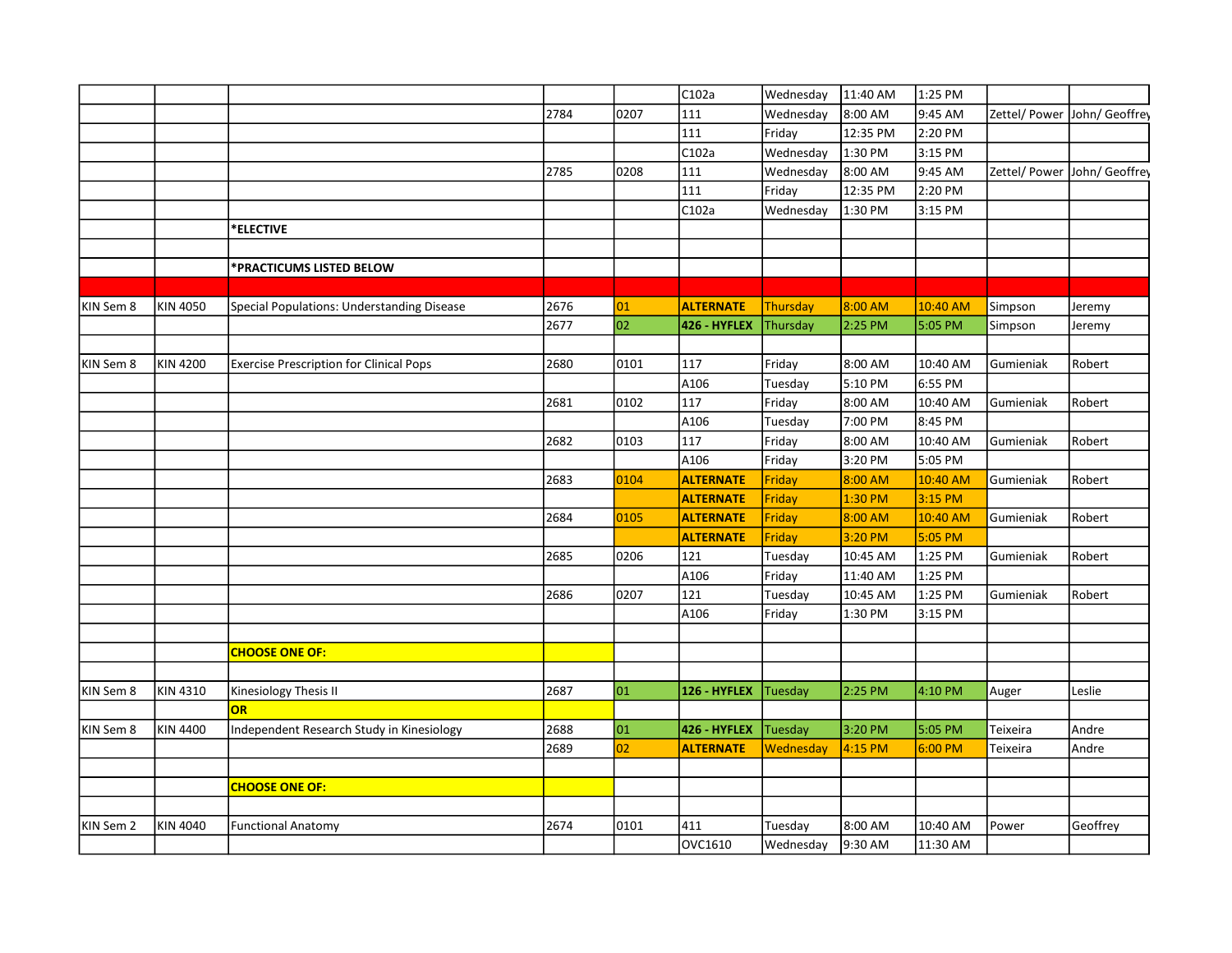|           |                 |                                                   | 2675 | 10102 | 411                 | Tuesday   | 8:00 AM  | 10:40 AM  | Power       | Geoffrey  |
|-----------|-----------------|---------------------------------------------------|------|-------|---------------------|-----------|----------|-----------|-------------|-----------|
|           |                 |                                                   |      |       | OVC1610             | Wednesday | 12:00 PM | 2:00 PM   |             |           |
|           |                 | <b>OR</b>                                         |      |       |                     |           |          |           |             |           |
| KIN Sem 2 | KIN 4070        | <b>Sports Nutrition</b>                           | 2678 | 01    | <b>121 - HYFLEX</b> | Tuesday   | 8:00 AM  | 10:40 AM  | Gamble      | Alexander |
|           |                 | OR                                                |      |       |                     |           |          |           |             |           |
| KIN Sem 2 | KIN 4150        | Professional Skills for Kinesiologi               | 2679 | 0101  | <b>ALTERNATE</b>    | Friday    | 8:00 AM  | 9:45 AM   | Walker      | Mike      |
|           |                 |                                                   |      |       | <b>ALTERNATE</b>    | Wednesday | 4:15 PM  | 5:05 PM   |             |           |
|           |                 |                                                   |      |       | <b>ALTERNATE</b>    | Wednesday | 5:10 PM  | 6:00 PM   |             |           |
|           |                 | *ELECTIVE                                         |      |       |                     |           |          |           |             |           |
|           |                 |                                                   |      |       |                     |           |          |           |             |           |
|           |                 | *PRACTICUMS LISTED BELOW                          |      |       |                     |           |          |           |             |           |
|           |                 |                                                   |      |       |                     |           |          |           |             |           |
|           | <b>KIN 1210</b> | Athletic Coaching Techniques                      | 2637 | 101   | 302                 | Tuesday   | 9:50 AM  | 11:35 AM  | Silk        | Darian    |
|           |                 |                                                   | 2638 | 02    | 303                 | Tuesday   | 1:30 PM  | 3:15 PM   | <b>Silk</b> | Darian    |
|           | KIN 1250        | Stress Management, meditation and relaxation      | 2639 | 01    | 225                 | Tuesday   | 9:50 AM  | 11:35 AM  | Green       | Onika     |
|           |                 |                                                   | 2640 | 02    | 425                 | Tuesday   | 1:30 PM  | 3:15 PM   | Green       | Onika     |
|           | KIN 1310        | Group Strength and Athletic Training              | 2641 | 101   | A224                | Wednesday | 9:50 AM  | 11:35 AM  | Kane        | Jennifer  |
|           |                 |                                                   | 2642 | 02    | A100                | Wednesday | 1:30 PM  | 3:15 PM   | Kane        | Jennifer  |
|           | KIN 1340        | Flexibility, Yoga, Pilates Training               | 2643 | 101   | A100                | Tuesday   | 3:20 PM  | 5:05 PM   | Haig-Tullio | Judith    |
|           |                 |                                                   | 2644 | 02    | <b>ALTERNATE</b>    | Tuesday   | 1:30 PM  | $3:15$ PM | Haig-Tullio | Judith    |
|           | KIN 1350        | Athletic Bandaging and Taping Techniques          | 2645 | 101   | A100                | Wednesday | 8:00 AM  | 9:45 AM   | Campbell    | Nathan    |
|           |                 |                                                   | 2646 | 02    | A100                | Wednesday | 9:50 AM  | 11:35 AM  | Campbell    | Nathan    |
|           |                 |                                                   | 2647 | 03    | A100                | Wednesday | 11:40 AM | 1:25 PM   | Campbell    | Nathan    |
|           | KIN 1410        | Therapeutic Exercise of Musculoskeletal Disorders | 2648 | 101   | A100                | Thursday  | 9:50 AM  | 11:35 AM  | Rayne       | Fabian    |
|           |                 |                                                   | 2649 | 02    | A100                | Thursday  | 11:40 AM | 1:25 PM   | Rayne       | Fabian    |
|           | KIN 1430        | <b>Functional Ability Evaluation</b>              | 5637 | 01    | <b>ALTERNATE</b>    | Thursday  | 11:40 AM | 1:25 PM   | lGardner    | Denise    |
|           | <b>KIN 1440</b> | Ergonomic Assessment & Physical Demands Analysis  | 2650 | 101   | C102a               | Thursday  | 9:50 AM  | 11:35 AM  | Kelleher    | Leila     |
|           |                 |                                                   | 2651 | 02    | C102a               | Thursday  | 11:40 AM | 1:25 PM   | Kelleher    | Leila     |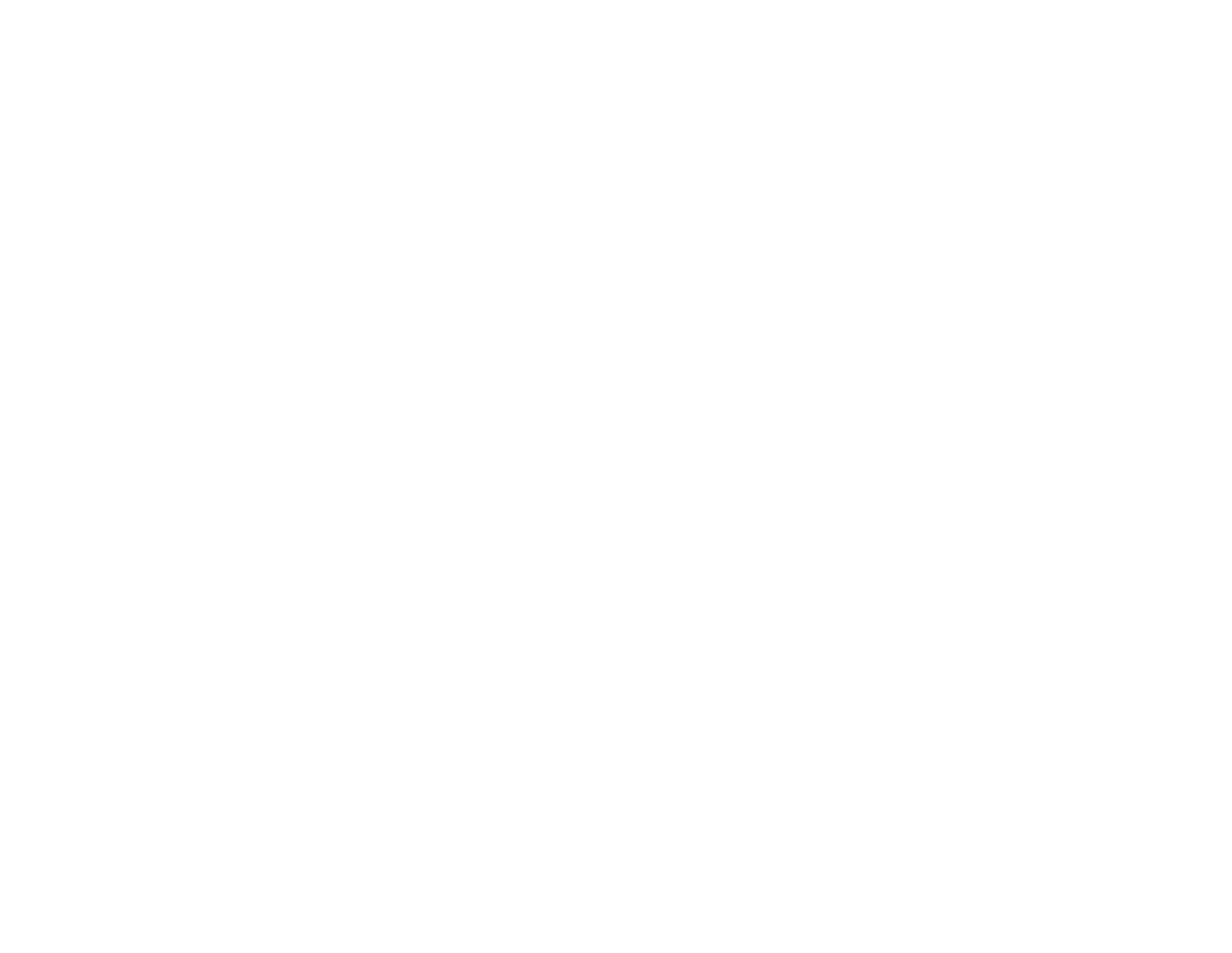$\prime$ 

 $\prime$  $\prime$ 

 $\prime$ 

 $\prime$ 

 $\sqrt{ }$